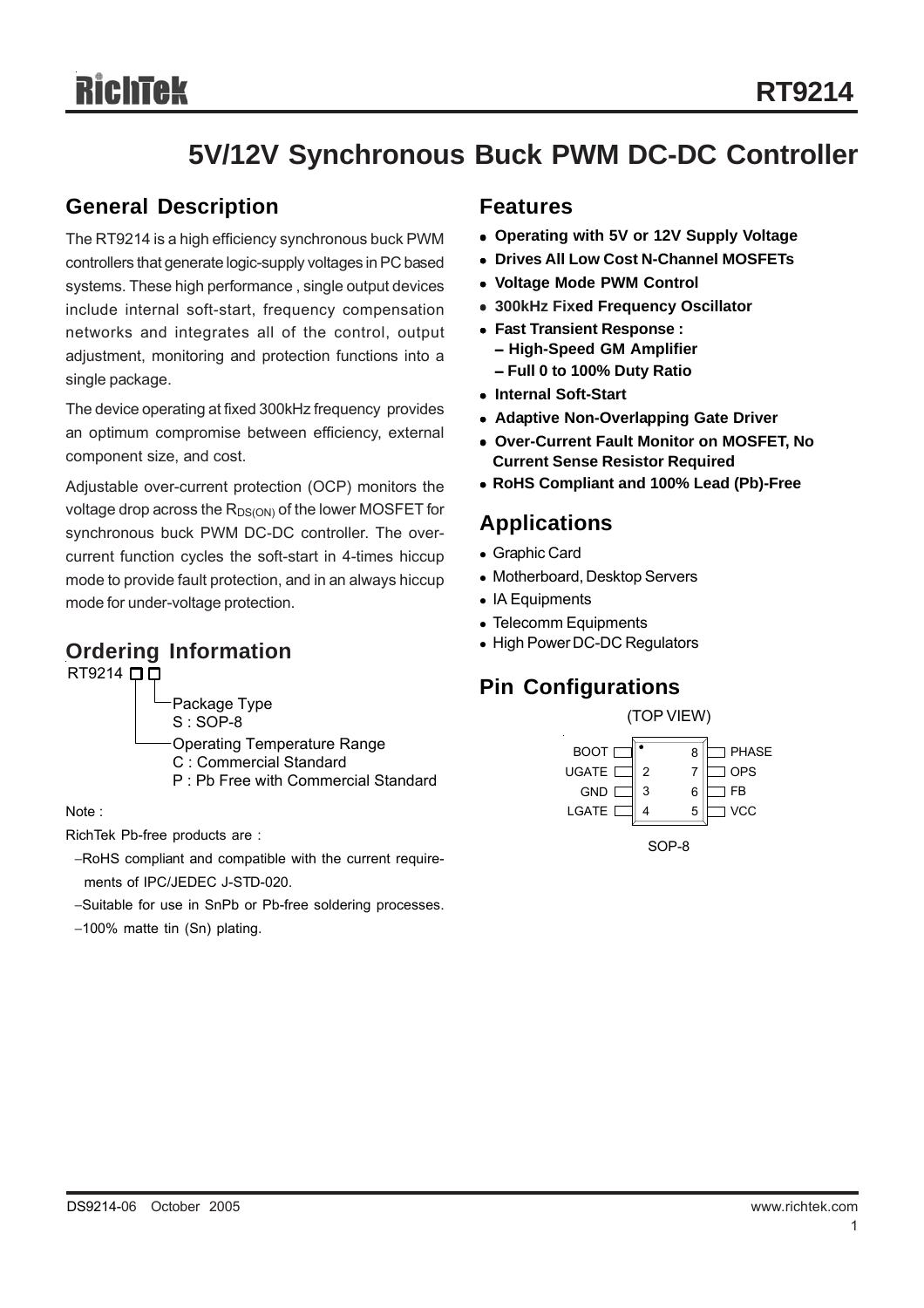### **Typical Application Circuit**



### **Functional Pin Description**

### **BOOT (Pin 1)**

Bootstrap supply pin for the upper gate driver. Connect the bootstrap capacitor between BOOT pin and the PHASE pin. The bootstrap capacitor provides the charge to turn on the upper MOSFET.

### **UGATE (Pin 2)**

Upper gate driver output. Connect to the gate of highside power N-Channel MOSFET. This pin is monitored by the adaptive shoot-through protection circuitry to determine when the upper MOSFET has turned off.

### **GND (Pin 3)**

Both signal and power ground for the IC. All voltage levels are measured with respect to this pin. Ties the pin directly to the low-side MOSFET source and ground plane with the lowest impedance.

### **LGATE (Pin 4)**

Lower gate drive output. Connect to the gate of low-side power N-Channel MOSFET. This pin is monitored by the adaptive shoot-through protection circuitry to determine when the lower MOSFET has turned off.

### **VCC (Pin 5)**

Connect this pin to a well-decoupled 5V or 12V bias supply. It is also the positive supply for the lower gate driver, LGATE.

### **FB (Pin 6)**

Switcher feedback voltage. This pin is the inverting input of the error amplifier. FB senses the switcher output through an external resistor divider network.

### **OPS (OCSET, POR and Shut-Down) (Pin 7)**

This pin provides multi-function of the over-current setting, UGATE turn-on POR sensing, and shut-down features. Connecting a resistor (ROCSET) between OPS and PHASE pins sets the over-current trip point.

Pulling the pin to ground resets the device and all external MOSFETs are turned off allowing the output voltage power rails to float.

This pin is also used to detect  $V_{\text{IN}}$  in power on stage and issues an internal POR signal.

### **PHASE (Pin 8)**

Connect this pin to the source of the upper MOSFET and the drain of the lower MOSFET.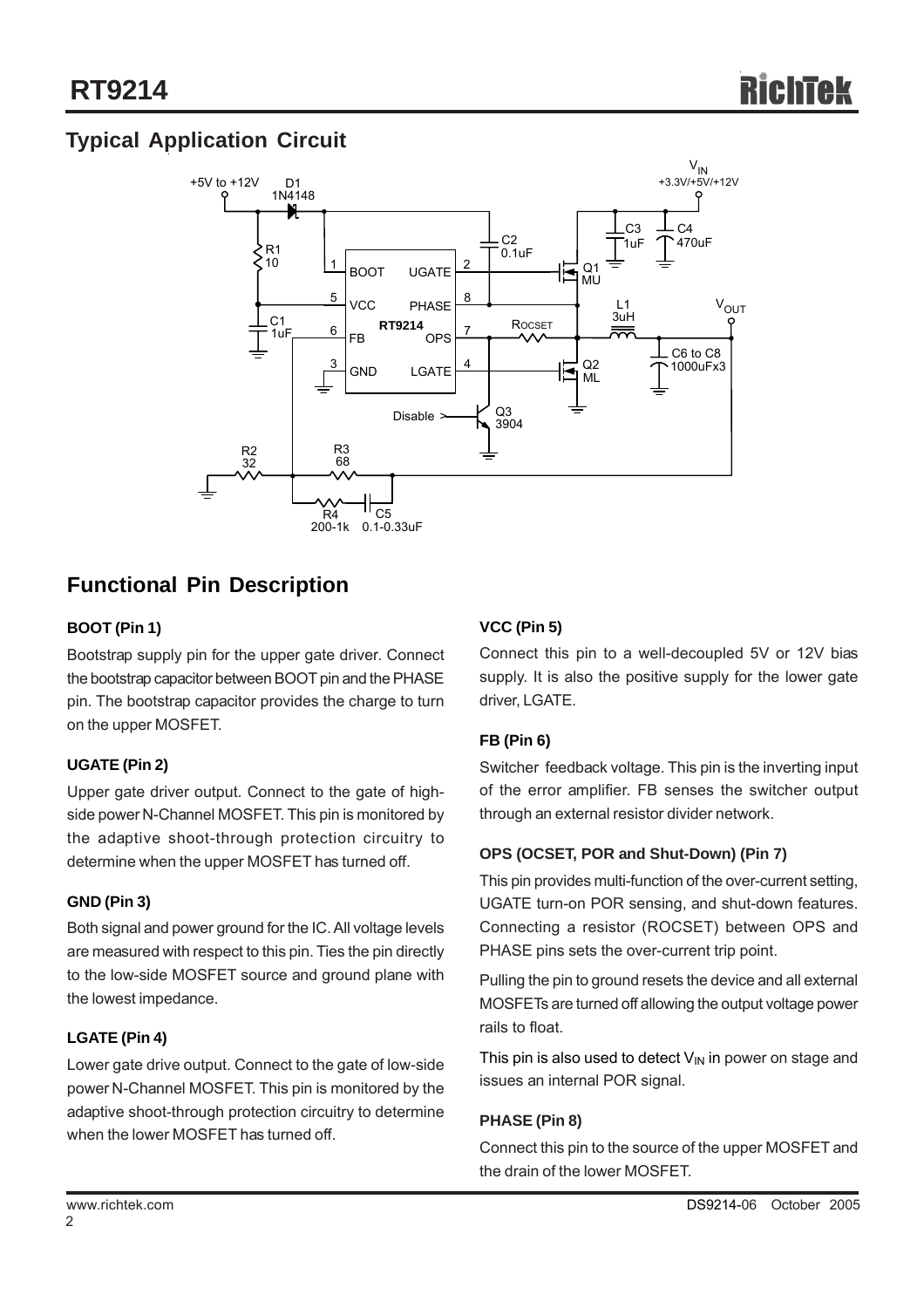### **Function Block Diagram**

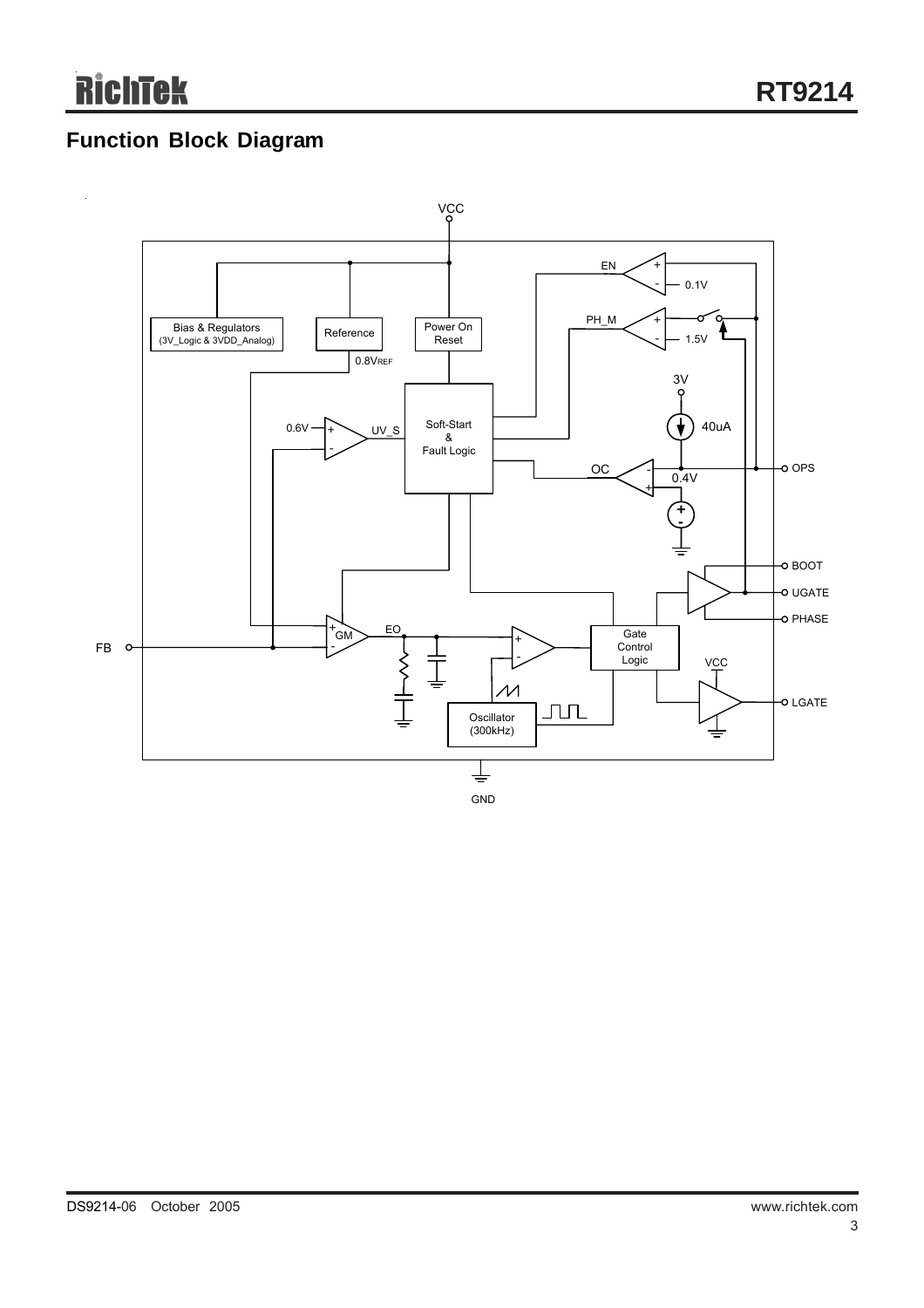### **Absolute Maximum Ratings** (Note 1)

| $\bullet$ PHASE to GND                                  |  |
|---------------------------------------------------------|--|
|                                                         |  |
|                                                         |  |
|                                                         |  |
| • BOOT to GND                                           |  |
|                                                         |  |
|                                                         |  |
|                                                         |  |
|                                                         |  |
|                                                         |  |
| • Power Dissipation, $P_D @ T_A = 25^{\circ}C$ (Note 4) |  |
|                                                         |  |
| • Package Thermal Resistance                            |  |
|                                                         |  |
|                                                         |  |
|                                                         |  |
|                                                         |  |
| • ESD Susceptibility (Note 2)                           |  |
|                                                         |  |
|                                                         |  |
|                                                         |  |

### **Recommended Operating Conditions** (Note 3)

|  | ----- 5V ± 5%,12V ± 10% |
|--|-------------------------|
|  |                         |
|  |                         |

### **Electrical Characteristics**

( $V_{CC}$  = 5V/12V, T<sub>A</sub> = 25°C, unless otherwise specified)

| <b>Parameter</b>                     | <b>Symbol</b>            | <b>Test Conditions</b>      | Min   | <b>Typ</b> | <b>Max</b> | <b>Units</b> |  |
|--------------------------------------|--------------------------|-----------------------------|-------|------------|------------|--------------|--|
| <b>V<sub>CC</sub> Supply Current</b> |                          |                             |       |            |            |              |  |
| <b>Nominal Supply Current</b>        | <b>I</b> cc              | <b>UGATE and LGATE Open</b> | --    | 6          | 15         | mA           |  |
| <b>Power-On Reset</b>                |                          |                             |       |            |            |              |  |
| <b>POR Threshold</b>                 | <b>VCCRTH</b>            | V <sub>CC</sub> Rising      | --    | 4.1        | 4.5        | V            |  |
| <b>Hysteresis</b>                    | <b>V<sub>CCHYS</sub></b> |                             | 0.35  | 0.5        | $-$        | V            |  |
| <b>Switcher Reference</b>            |                          |                             |       |            |            |              |  |
| Reference Voltage                    | <b>V<sub>REF</sub></b>   | $V_{CC}$ = 12V              | 0.784 | 0.8        | 0.816      | V            |  |
| <b>Oscillator</b>                    |                          |                             |       |            |            |              |  |
| <b>Free Running Frequency</b>        | fosc                     | $V_{CC}$ = 12V              | 250   | 300        | 350        | kHz          |  |
| Ramp Amplitude                       | $\Delta V_{\rm{OSC}}$    | $V_{CC}$ = 12V              | --    | 1.5        | --         | $V_{P-P}$    |  |

*To be continued*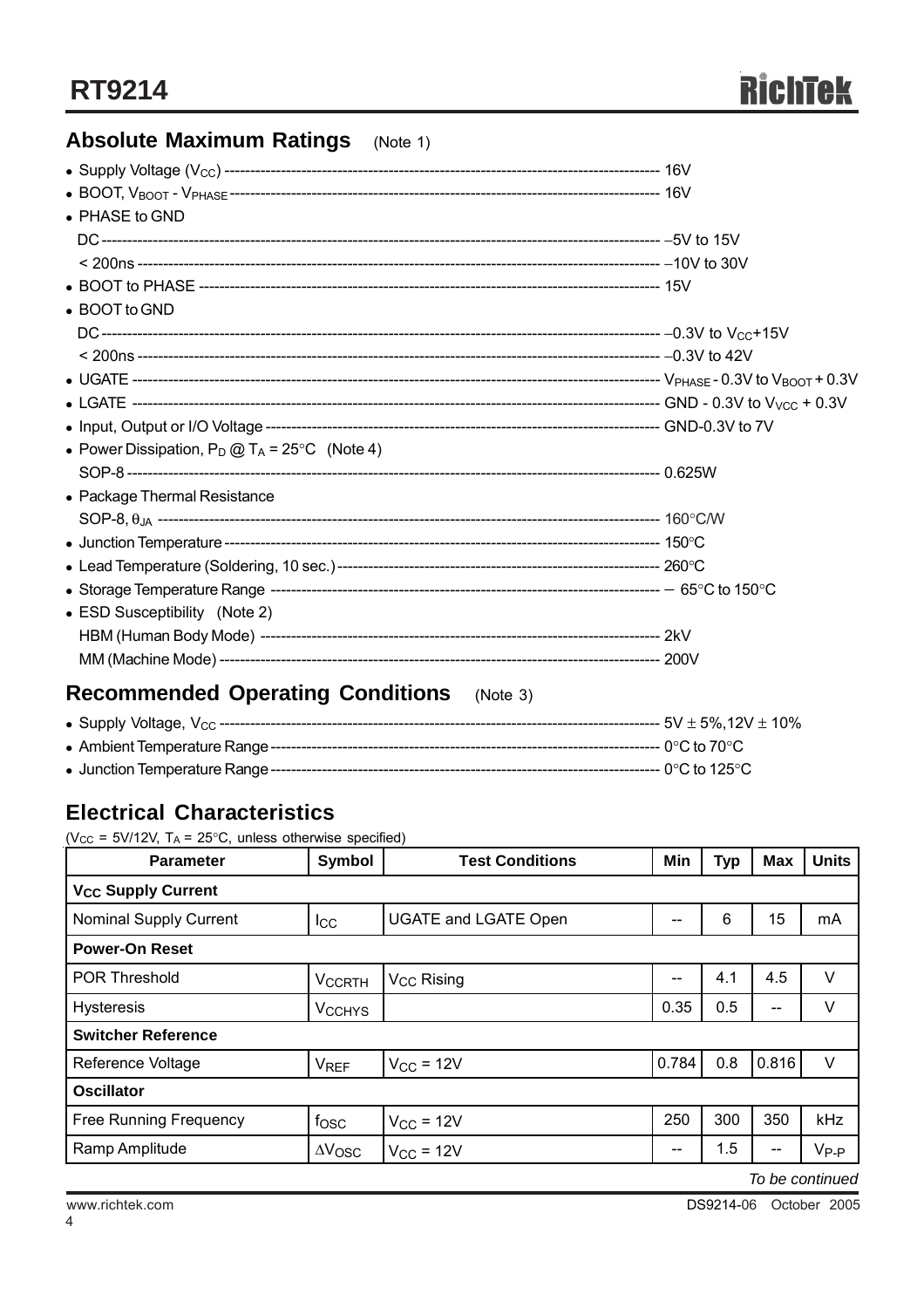| <b>Parameter</b>                                               | Symbol         | <b>Test Conditions</b>                                                      | Min                      | <b>Typ</b>   | <b>Max</b> | <b>Units</b> |  |
|----------------------------------------------------------------|----------------|-----------------------------------------------------------------------------|--------------------------|--------------|------------|--------------|--|
| <b>Error Amplifier (GM)</b>                                    |                |                                                                             |                          |              |            |              |  |
| E/A Transconductance                                           | gm             |                                                                             | --                       | 0.7          |            | ms           |  |
| Open Loop DC Gain                                              | Ao             |                                                                             | --                       | 90           |            | dB           |  |
| <b>PWM Controller Gate Drivers (<math>V_{cc}</math> = 12V)</b> |                |                                                                             |                          |              |            |              |  |
| <b>Upper Gate Source</b>                                       | <b>IUGATE</b>  | $V_{\text{BOOT}} - V_{\text{PHASE}} = 12V,$<br>$V_{UGATE} - V_{PHASE} = 6V$ | 0.6                      | $\mathbf{1}$ |            | A            |  |
| <b>Upper Gate Sink</b>                                         | RUGATE         | $V_{\text{BOOT}} - V_{\text{PHASE}} = 12V,$<br>$V_{UGATE} - V_{PHASE} = 1V$ | --                       | 4            | 8          | $\Omega$     |  |
| Lower Gate Source                                              | <b>ILGATE</b>  | $V_{CC}$ = 12V, $V_{LGATE}$ = 6V                                            | 0.6                      | 1            |            | A            |  |
| Lower Gate Sink                                                | RLGATE         | $V_{CC}$ = 12V, $V_{LGATE}$ = 1V                                            | $\overline{\phantom{a}}$ | 3            | 5          | $\Omega$     |  |
| Dead Time                                                      | Тот            |                                                                             | --                       | --           | 100        | ns           |  |
| <b>Protection</b>                                              |                |                                                                             |                          |              |            |              |  |
| FB Under-Voltage Trip                                          | $\Delta$ FBUVT | FB Falling                                                                  | 70                       | 75           | 80         | $\%$         |  |
| <b>OC Current Source</b>                                       | $I_{\rm OC}$   | $V_{PHASE} = 0V$                                                            | 35                       | 40           | 45         | μA           |  |
| Soft-Start Interval                                            | $T_{\rm SS}$   |                                                                             | --                       | 3.5          |            | ms           |  |

**Note 1.** Stresses listed as the above "Absolute Maximum Ratings" may cause permanent damage to the device. These are for stress ratings. Functional operation of the device at these or any other conditions beyond those indicated in the operational sections of the specifications is not implied. Exposure to absolute maximum rating conditions for extended periods may remain possibility to affect device reliability.

**Note 2.** Devices are ESD sensitive. Handling precaution recommended.

**Note 3.** The device is not guaranteed to function outside its operating conditions.

**Note 4.**  $\theta_{JA}$  is measured in the natural convection at  $T_A = 25^{\circ}$ C on a low effective thermal conductivity test board of JEDEC 51-3 thermal measurement standard.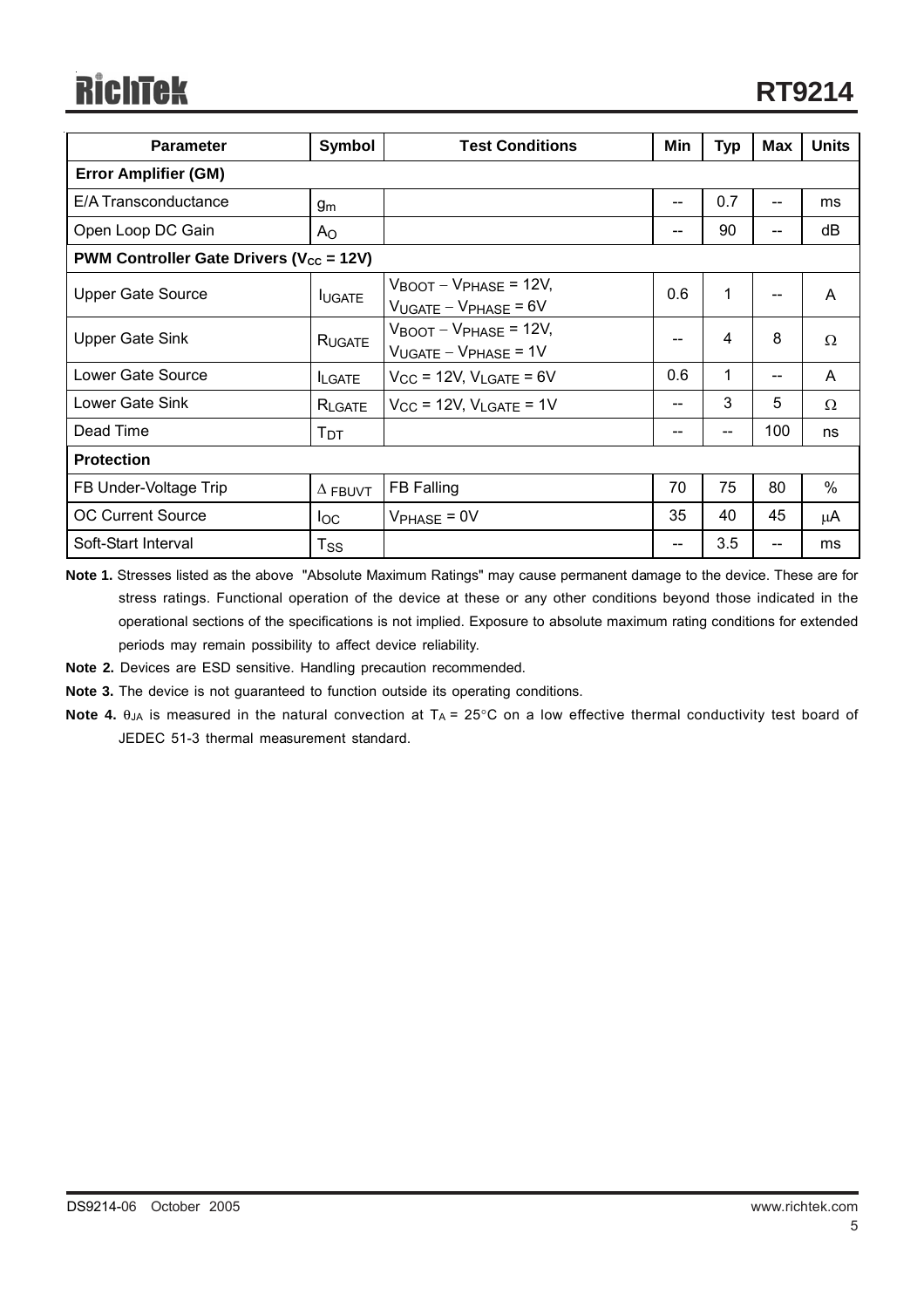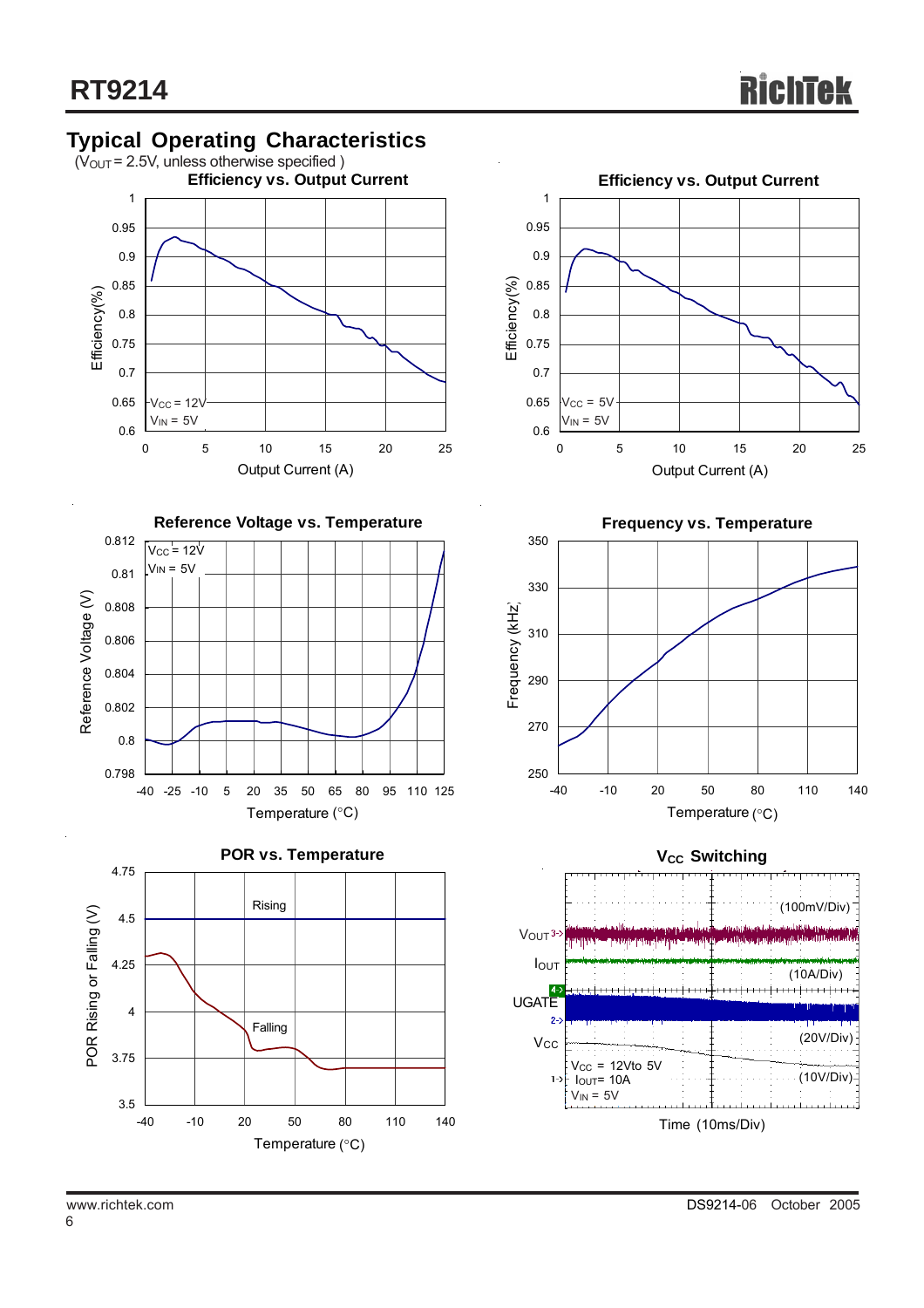# Richtek













DS9214-06 October 2005 www.richtek.com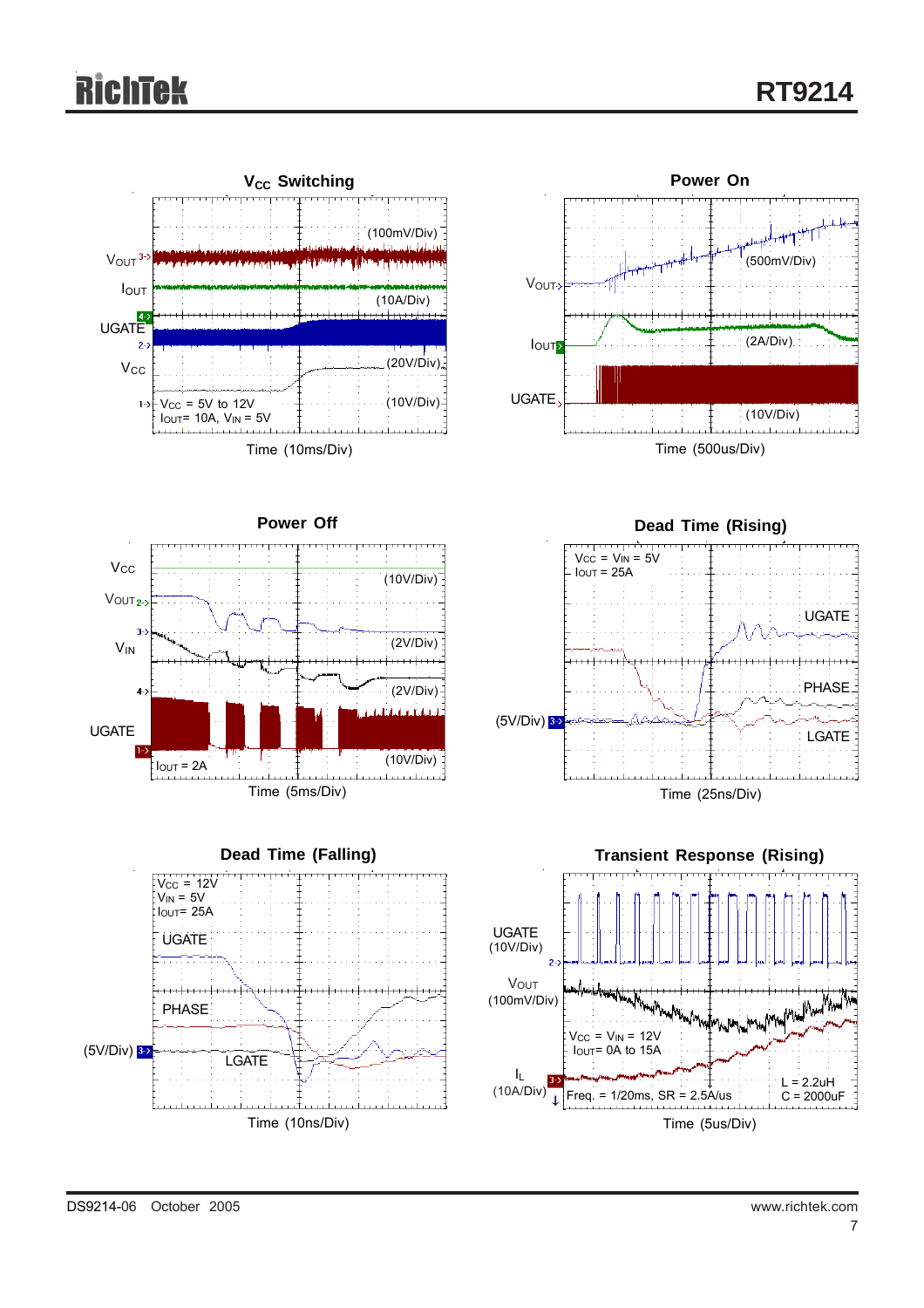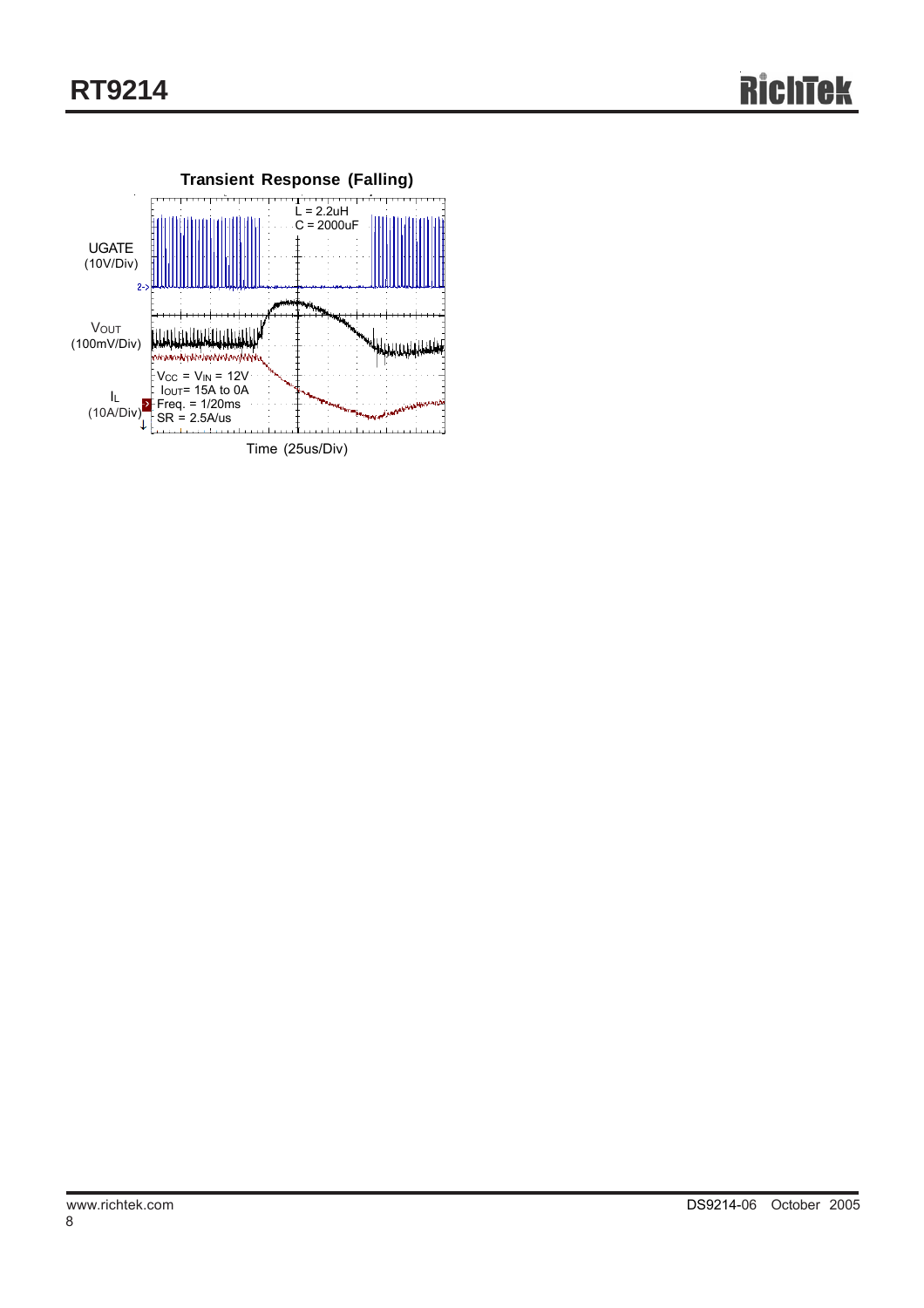### **Application Information**

### **Inductor Selection**

The selection of output inductor is based on the considerations of efficiency, output power and operating frequency. Low inductance value has smaller size, but results in low efficiency, large ripple current and high output ripple voltage. Generally, an inductor that limits the ripple current  $(\Delta I_L)$  between 20% and 50% of output current is appropriate. Figure 1 shows the typical topology of synchronous step-down converter and its related waveforms.











According to Figure 1 the ripple current of inductor can be calculated as follows :

$$
V_{IN} - V_{OUT} = L \frac{\Delta l_L}{\Delta t}; \quad \Delta t = \frac{D}{fs}; \quad D = \frac{V_{OUT}}{V_{IN}}
$$

$$
L = (V_{IN} - V_{OUT}) \times \frac{V_{OUT}}{V_{IN} \times fs \times \Delta l_L}
$$
(1)

Where ·

 $V_{IN}$  = Maximum input voltage

 $V<sub>OUT</sub> = Output Voltage$ 

 $\Delta t$  = S1 turn on time

 $\Delta I_L$  = Inductor current ripple

 $f_S$  = Switching frequency

 $D = D$ uty Cycle

 $r<sub>C</sub>$  = Equivalent series resistor of output capacitor

#### **Output Capacitor**

The selection of output capacitor depends on the output ripple voltage requirement. Practically, the output ripple voltage is a function of both capacitance value and the equivalent series resistance (ESR)  $r_c$ . Figure 2 shows the related waveforms of output capacitor.

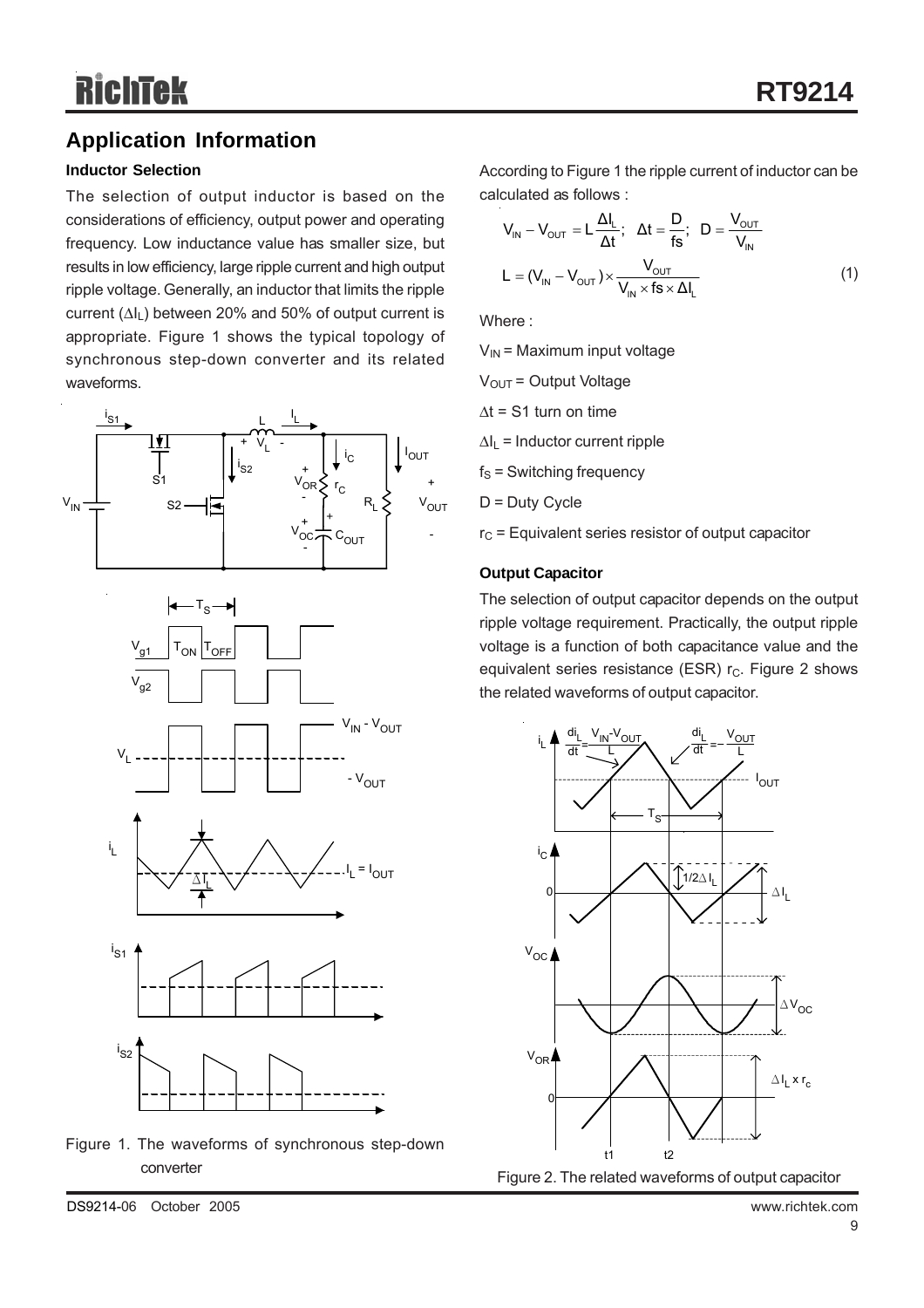The AC impedance of output capacitor at operating frequency is quite smaller than the load impedance, so the ripple current  $(\Delta I_L)$  of the inductor current flows mainly through output capacitor. The output ripple voltage is described as :

$$
\Delta V_{OUT} = \Delta V_{OR} + \Delta V_{OC}
$$
 (2)

$$
\Delta V_{\text{OUT}} = \Delta I_{\text{L}} \times \text{rc} + \frac{1}{C_{\text{O}}} \int_{t_1}^{t_2} \text{ ic dt} \tag{3}
$$

$$
\Delta V_{\text{OUT}} = \Delta I_{\text{L}} \times \Delta I_{\text{L}} \times \text{rc} + \frac{1}{8} \frac{V_{\text{OUT}}}{C_{\text{OL}}} (1 - D) T_{\text{S}}^2 \tag{4}
$$

where  $\Delta V_{OR}$  is caused by ESR and  $\Delta V_{OC}$  by capacitance. For electrolytic capacitor application, typically 90 to 95% of the output voltage ripple is contributed by the ESR of output capacitor. So Equation (4) could be simplified as :

$$
\Delta V_{\text{OUT}} = \Delta I_{\text{L}} \times r\text{c}
$$
 (5)

Users could connect capacitors in parallel to get calculated ESR.

#### **Input Capacitor**

The selection of input capacitor is mainly based on its maximum ripple current capability. The buck converter draws pulsewise current from the input capacitor during the on time of S1 as shown in Figure 1. The RMS value of ripple current flowing through the input capacitor is described as :

$$
Irms = IOUT \sqrt{D(1-D)}
$$
 (A) (6)

The input capacitor must be cable of handling this ripple current. Sometime, for higher efficiency the low ESR capacitor is necessarily.

#### **PWM Loop Stability**

RT9214 is a voltage mode buck converter using the high gain error amplifier with transconductance (OTA, Operational Transconductance Amplifier).

The transconductance :

 $GM = \frac{dl_{\text{OUT}}}{dVm}$ 

The mid-frequency gain :

$$
dV_{OUT} = dl_{OUT}Z_{OUT} = GMdV_{IN}Z_{OUT}
$$

$$
G = \frac{dV_{OUT}}{dV_{IN}} = GMZ_{OUT}
$$

 $Z<sub>OUT</sub>$  is the shut impedance at the output node to ground (see Figure 3 and Figure 4),



Figure 3. A Type 2 error-amplifier with shut network to ground



Figure 4. Equivalent circuit

Pole and Zero :

$$
F_P = \frac{1}{2\pi \times R_1 C_2}
$$
;  $F_Z = \frac{1}{2\pi \times R_1 C_1}$ 

We can see the open loop gain and the Figure 3 whole loop gain in Figure 5.



Figure 5. Gain with the Figure 2 circuit

RT9214 internal compensation loop :

GM =  $0.7$ ms, R1=75kΩ, C1 =  $6.4$ nF, C2 = 10pF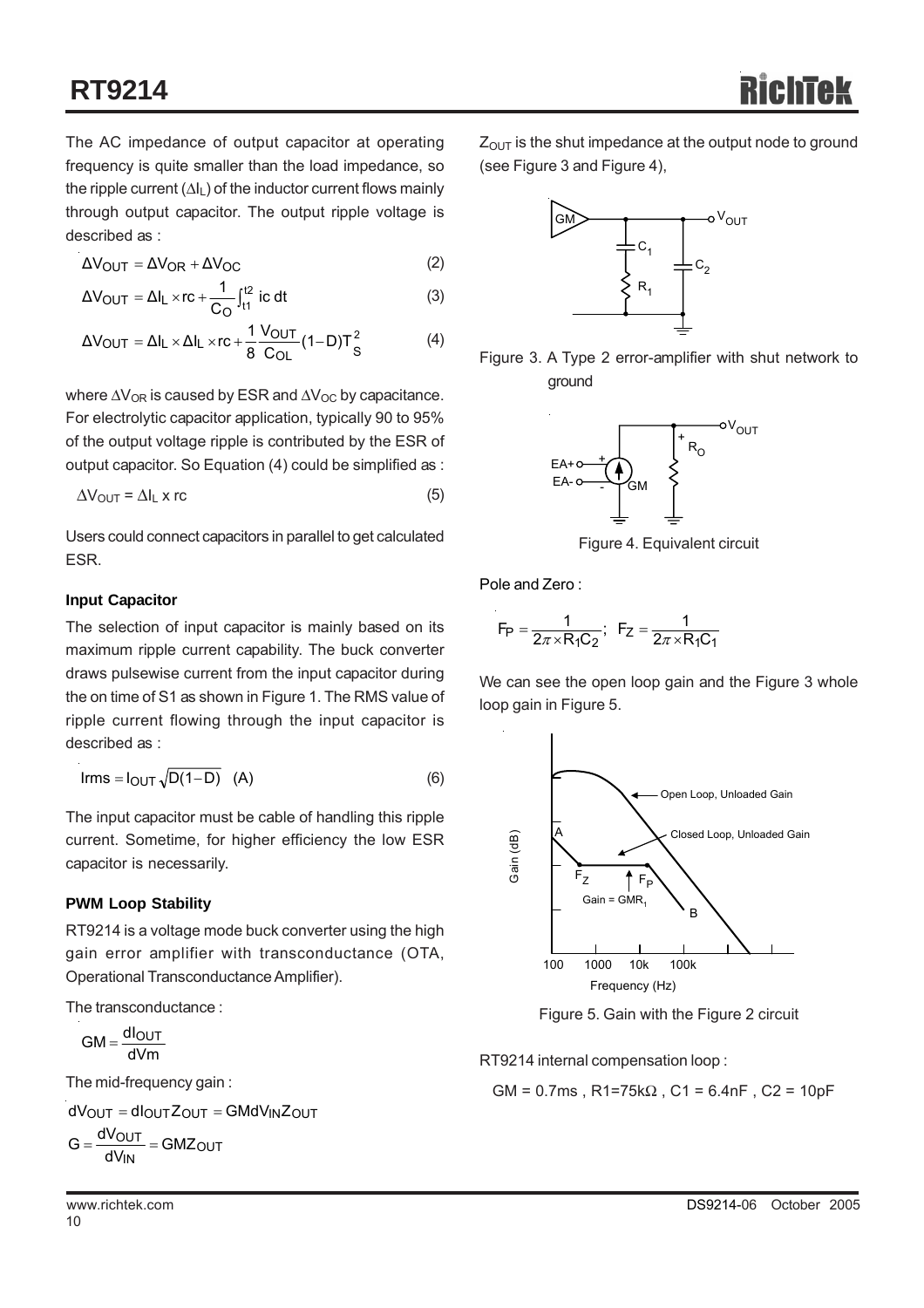### **OPS (Over Current Setting, VIN\_POR and Shutdown)**

### **1.OCP**

Sense the low-side MOSFET's  $R_{DS(ON)}$  to set over-current trip point.

Connecting a resistor ( $R_{OCSET}$ ) from this pin to the source of the upper MOSFET and the drain of the lower MOSFET sets the over-current trip point.  $R_{OCSET}$ , an internal 40 $\mu$ A current source, and the lower MOSFET on resistance,  $R_{DS(ON)}$ , set the converter over-current trip point ( $I_{OCSET}$ ) according to the following equation :

$$
IocSET = \frac{40uA \times RocSET - 0.4V}{R_{DS(ON)}}
$$
 of the lower MOSFET

OPS pin function is similar to RC charging or discharging circuit, so the over-current trip point is very sensitive to parasitic capacitance (ex. shut-down MOSFET) and the duty ratio.

Below Figures say those effect. And test conditions are Rocset = 15kΩ (over -current trip point = 20.6A), Low-side MOSFET is IR3707.

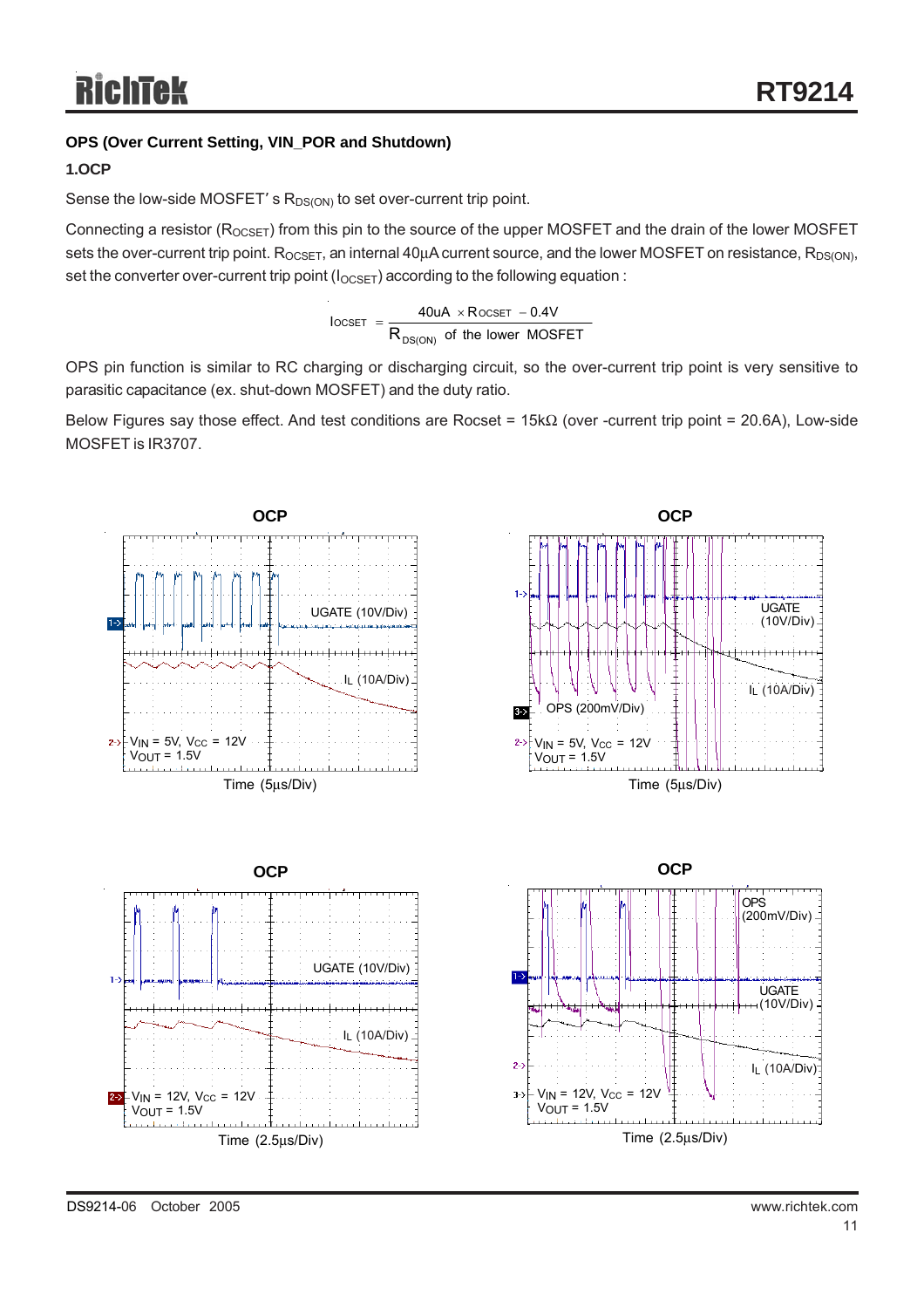### **2. VIN\_POR**

UGATE will continuously generate a 10kHz clock with 1% duty cycle before  $V_{IN}$  is ready.  $V_{IN}$  is recognized ready by detecting  $V_{\text{OPS}}$  crossing 1.5V four times (rising & falling). R<sub>OCSET</sub> must be kept lower than 37.5k $\Omega$  for large  $R_{OCSFT}$  will keep  $V_{OPS}$  always higher than 1.5V. Figure 6 shows the detail actions of OCP and POR. It is highly recommend-ed that  $R_{OCSFT}$  be lower than 30kΩ.





#### **3. Shutdown**

Pulling low the OPS pin by a small single transistor can shutdown the RT9214 PWM controller as shown in typical application circuit.

#### **Soft Start**

A built-in soft-start is used to prevent surge current from power supply input during power on. The soft-start voltage is controlled by an internal digital counter. It clamps the ramping of reference voltage at the input of error amplifier and the pulse-width of the output driver slowly. The typical soft-start duration is 3ms.



### 1) Mode 1 (SS< Vramp\_valley)

Initially the COMP stays in the positive saturation. When SS< V<sub>RAMP\_Valley</sub>, there is no non-inverting input available to produce duty width. So there is no PWM signal and  $V<sub>OUT</sub>$  is zero.

#### 2) Mode 2 (V<sub>RAMP\_Valley</sub>< SS< Cross-over)

When SS>V<sub>RAMP\_Valley</sub>, SS takes over the non-inverting input and produce the PWM signal and the increasing duty width according to its magnitude above the ramp signal. The output follows the ramp signal, SS. However while  $V_{\text{OUT}}$  increases, the difference between  $V_{\text{OUT}}$  and SSE (SS  $-$  V<sub>GS</sub>) is reduced and COMP leaves the saturation and declines. The takeover of SS lasts until it meets the COMP. During this interval, since the feedback path is broken, the converter is operated in the open loop.

#### 3) Mode3 ( Cross-over<  $SS < V_{GS} + V_{REF}$ )

When the Comp takes over the non-inverting input for PWM Amplifier and when SSE (SS –  $V_{GS}$ ) <  $V_{REF}$ , the output of the converter follows the ramp input, SSE (SS –  $V_{GS}$ ). Before the crossover, the output follows SS signal. And when Comp takes over SS, the output is expected to follow SSE (SS –  $V_{GS}$ ). Therefore the deviation of  $V_{GS}$  is represented as the falling of  $V_{\text{OUT}}$  for a short while. The COMP is observed to keep its decline when it passes the cross-over, which shortens the duty width and hence the falling of  $V_{\text{OUT}}$  happens.

Since there is a feedback loop for the error amplifier, the output' s response to the ramp input, SSE (SS –  $V_{GS}$ ) is lower than that in Mode 2.

4) Mode 4 (SS  $>$  V<sub>GS</sub> + V<sub>RFF</sub>)

When  $SS > V_{GS} + V_{REF}$ , the output of the converter follows the desired  $V_{REF}$  signal and the soft start is completed now.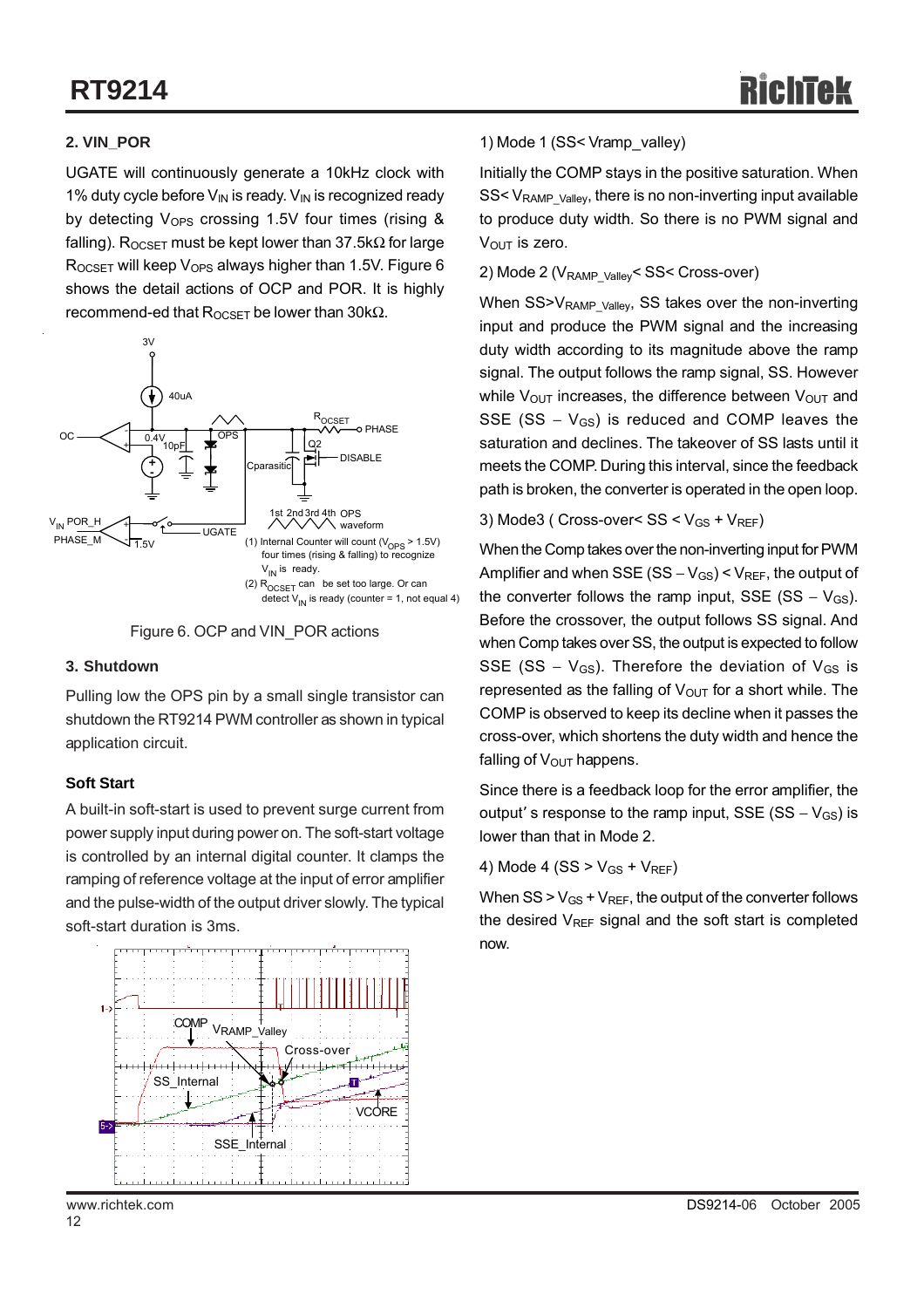# **RT9214**

### **Under Voltage Protection**

The voltage at FB pin is monitored and protected against UV (under voltage). The UV threshold is the FB or FBL under 80%. UV detection has 15μs triggered delay. When OC is trigged, a hiccup restart sequence will be initialized, as shown in Figure 7 Only 4 times of trigger are allowed to latch off. Hiccup is disabled during soft-start interval, but UV\_FB has some difference from OC, it will always trigger  $V_{IN}$  power sensing after 4 times hiccup, as shown in Figure 8.



Figure 7. UV and OC trigger hiccup mode



Figure 8, UV\_FB trigger V<sub>IN</sub> power sensing

### **PWM Layout Considerations**

MOSFETs switch very fast and efficiently. The speed with which the current transitions from one device to another causes voltage spikes across the interconnecting impedances and parasitic circuit elements. The voltage spikes can degrade efficiency and radiate noise, that results in over-voltage stress on devices. Careful component placement layout and printed circuit design can minimize the voltage spikes induced in the converter. Consider, as an example, the turn-off transition of the upper MOSFET prior to turn-off, the upper MOSFET was carrying the full load current. During turn-off, current stops flowing in the upper MOSFET and is picked up by the low side MOSFET or schottky diode. Any inductance in the switched current path generates a large voltage spike during the switching interval. Careful component selections, layout of the critical components, and use shorter and wider PCB traces help in minimizing the magnitude of voltage spikes.

There are two sets of critical components in a DC-DC converter using the RT9214. The switching power components are most critical because they switch large amounts of energy, and as such, they tend to generate equally large amounts of noise. The critical small signal components are those connected to sensitive nodes or those supplying critical bypass current.

The power components and the PWM controller should be placed firstly. Place the input capacitors, especially the high-frequency ceramic decoupling capacitors, close to the power switches. Place the output inductor and output capacitors between the MOSFETs and the load. Also locate the PWM controller near by MOSFETs.

A multi-layer printed circuit board is recommended.

Figure 9 shows the connections of the critical components in the converter. Note that the capacitors  $C_{\text{IN}}$  and  $C_{\text{OUT}}$ each of them represents numerous physical capacitors. Use a dedicated grounding plane and use vias to ground all critical components to this layer. Apply another solid layer as a power plane and cut this plane into smaller islands of common voltage levels. The power plane should support the input power and output power nodes. Use copper filled polygons on the top and bottom circuit layers for the PHASE node, but it is not necessary to oversize this particular island. Since the PHASE node is subjected to very high dV/dt voltages, the stray capacitance formed between these island and the surrounding circuitry will tend to couple switching noise. Use the remaining printed circuit layers for small signal routing. The PCB traces between the PWM controller and the gate of MOSFET and also the traces connecting source of MOSFETs should be sized to carry 2A peak currents.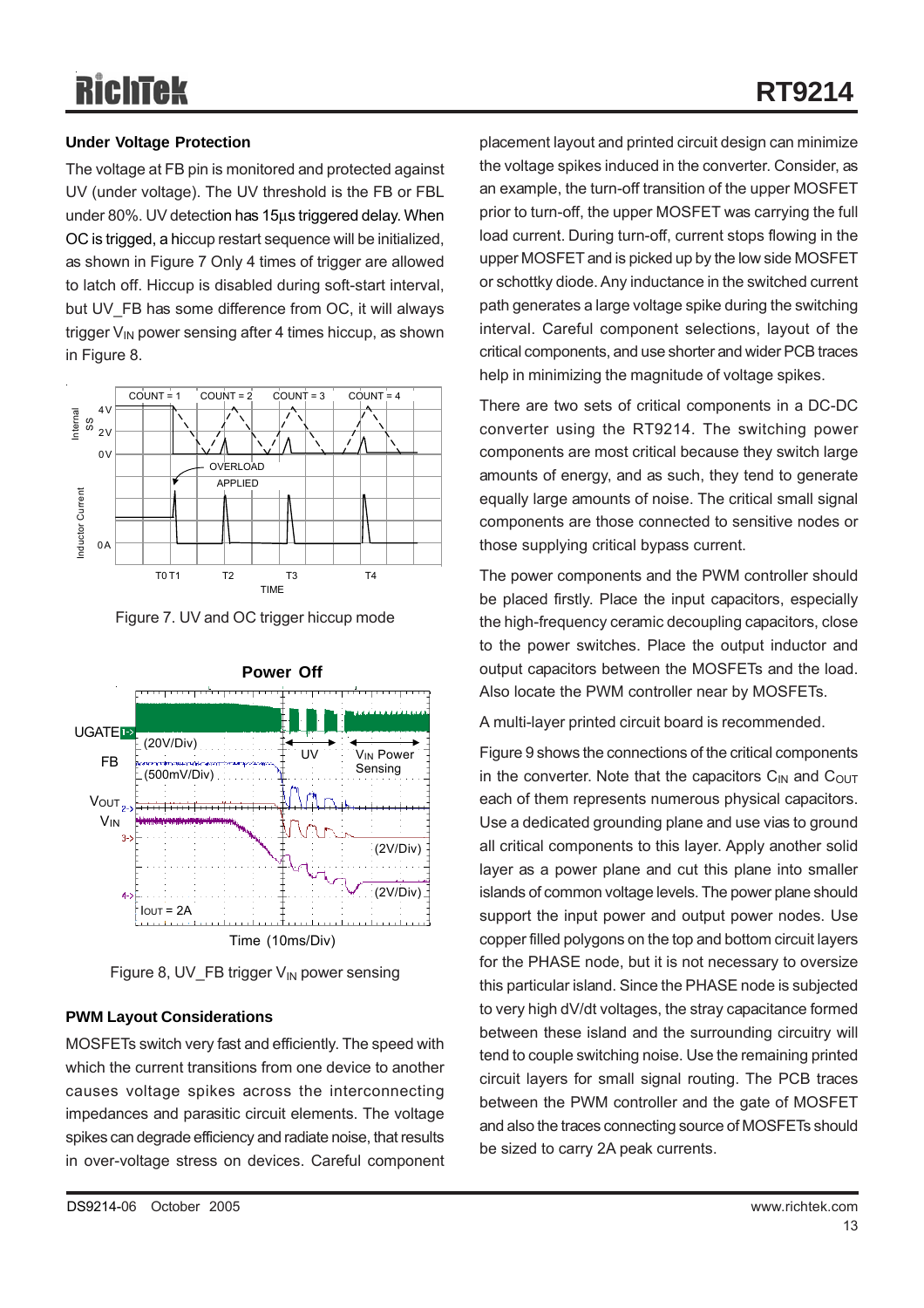

Figure 9. The connections of the critical components in the converter

Below PCB gerber files are our test board for your reference :



 $\circ$ 

 $\circ$ 

 $SDO47$ 

 $\ddot{\phi}$ L1 COMPONENT SIDE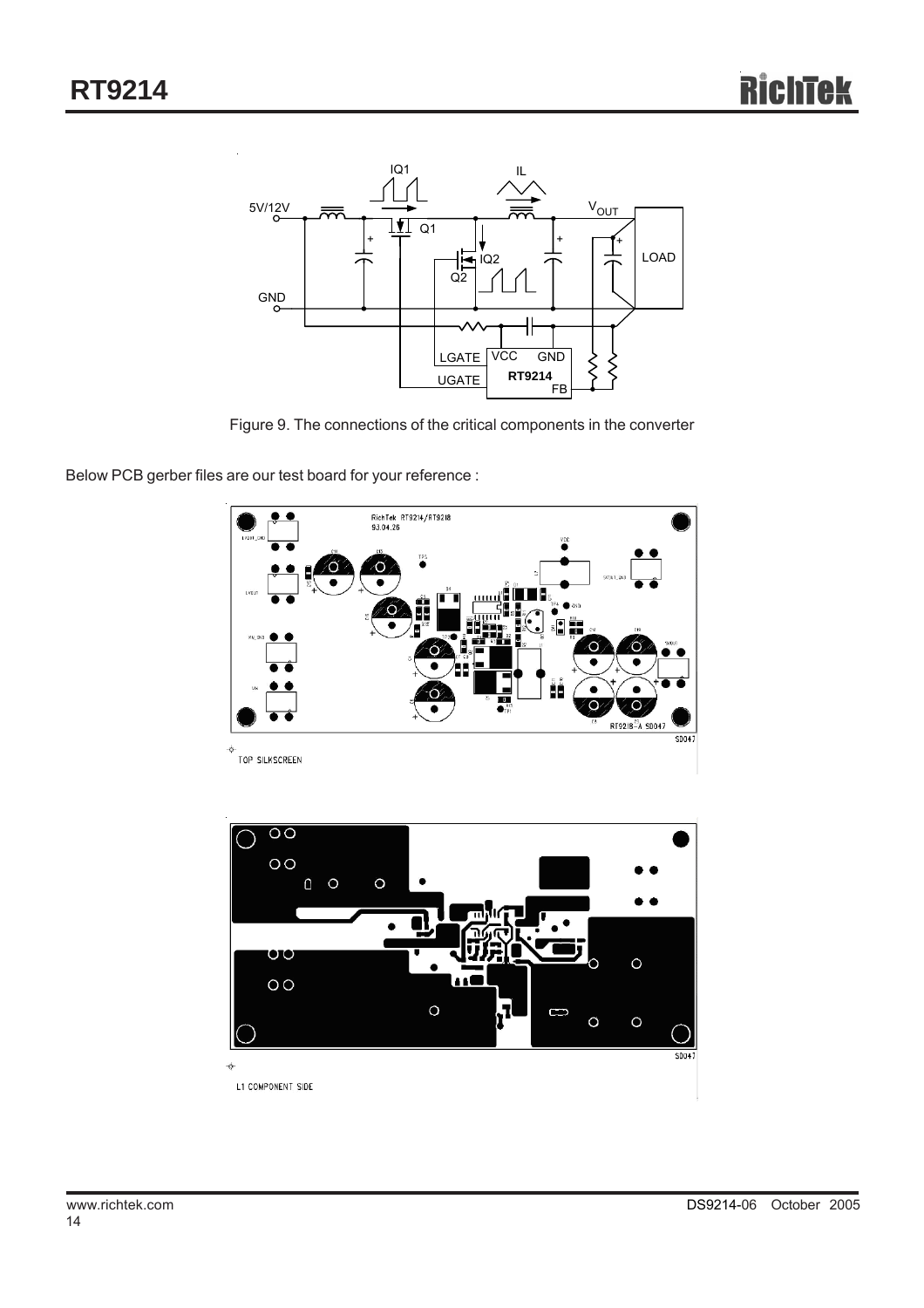

According to our test experience, you must still notice two items to avoid noise coupling :

1.The ground plane should not be separated.

 $2.V<sub>CC</sub>$  rail adding the LC filter is recommended.